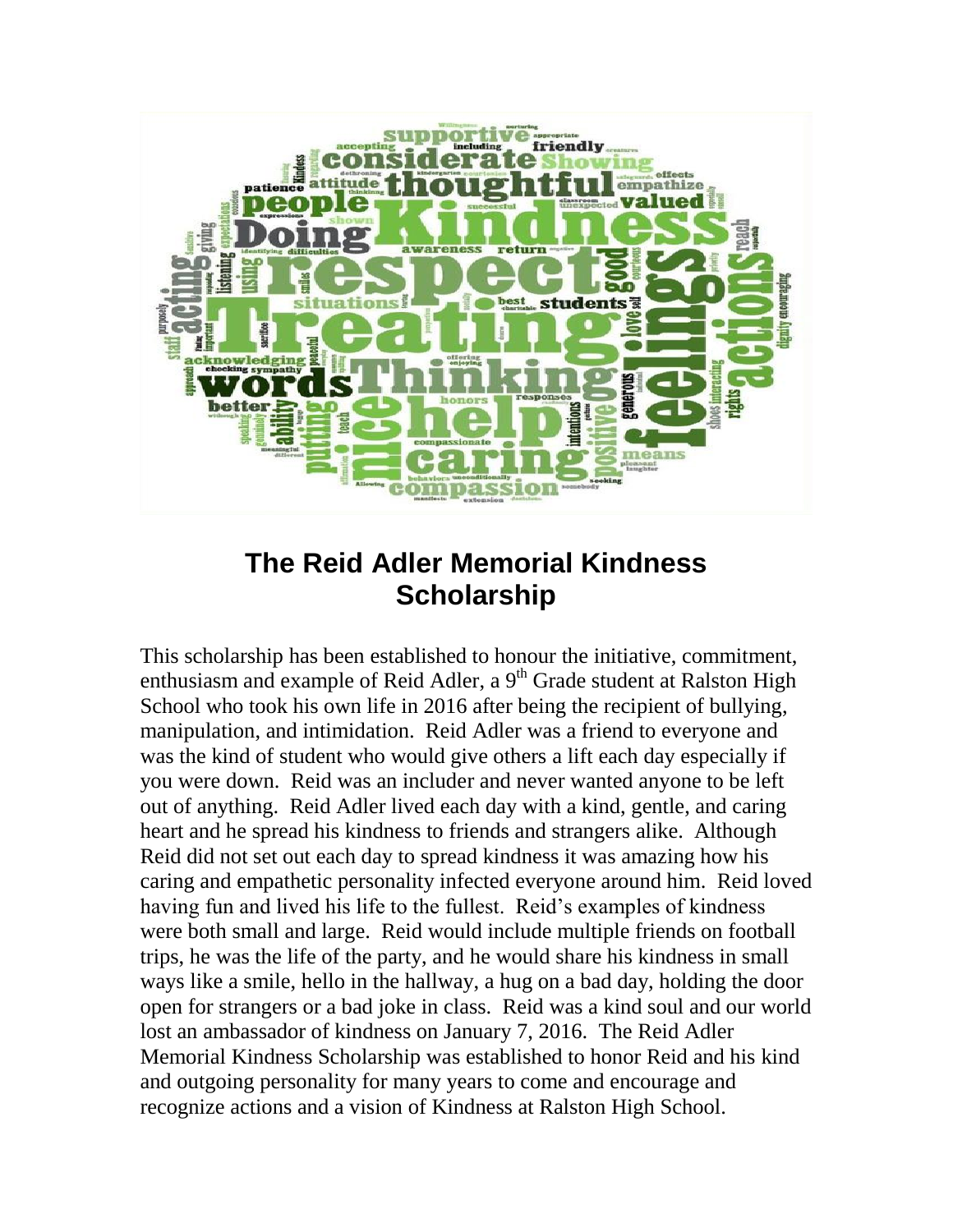# **Criteria for the Scholarship:**

The intention of this scholarship fund is to recognize an exceptional Ralston High School graduating senior, inspired by the vision of a kinder world and committed to making a difference, with a scholarship to assist them in furthering their education.

It is the hope of the Adler Family that the recognition of our recipient's important work will inspire them to continue to be involved in similar initiatives through their post-secondary years and into adult life.

# **Recipient Profile:**

- o You are inspired by the vision of a kinder world and have the character and commitment to undertake wholeheartedly a project that will create a positive impact in the community, locally or globally.
- o You have demonstrated your commitment to positive action, contribution or raising awareness in past activities.
- o You inspire others, not only through your actions, but by being who you are.
- o You are compassionate, aware, wise, open-minded, imaginative, and creative or innovative.
- o You understand the value of education, recognizing that a well rounded person embraces learning opportunities inside and outside of school.
- o You personally strive for excellence, but maintain a healthy greater perspective in your pursuit of it that allows you to experience life and its joys.
- o You are committed to kind acts both large and small and you live each day without hate and negative retribution.

# **The scholarship Award:**

**Scholarship**: The recipient will receive a scholarship of \$1000.00 to assist in their postsecondary education. The scholarship funds will run through the Ralston Schools Foundation and be paid in two \$500.00 installments directly to the student once successful progress is certified in the Fall and Spring semesters of the recipients first year of post-secondary education.

# **The "Pay it Forward" Opportunity:**

Each scholarship recipient will also be awarded \$250.00 to create a project or make a donation to helping spread kindness or support for others. A one page or less summary of the "Pay it Forward" opportunity is required before payment of the \$1,000 scholarship award.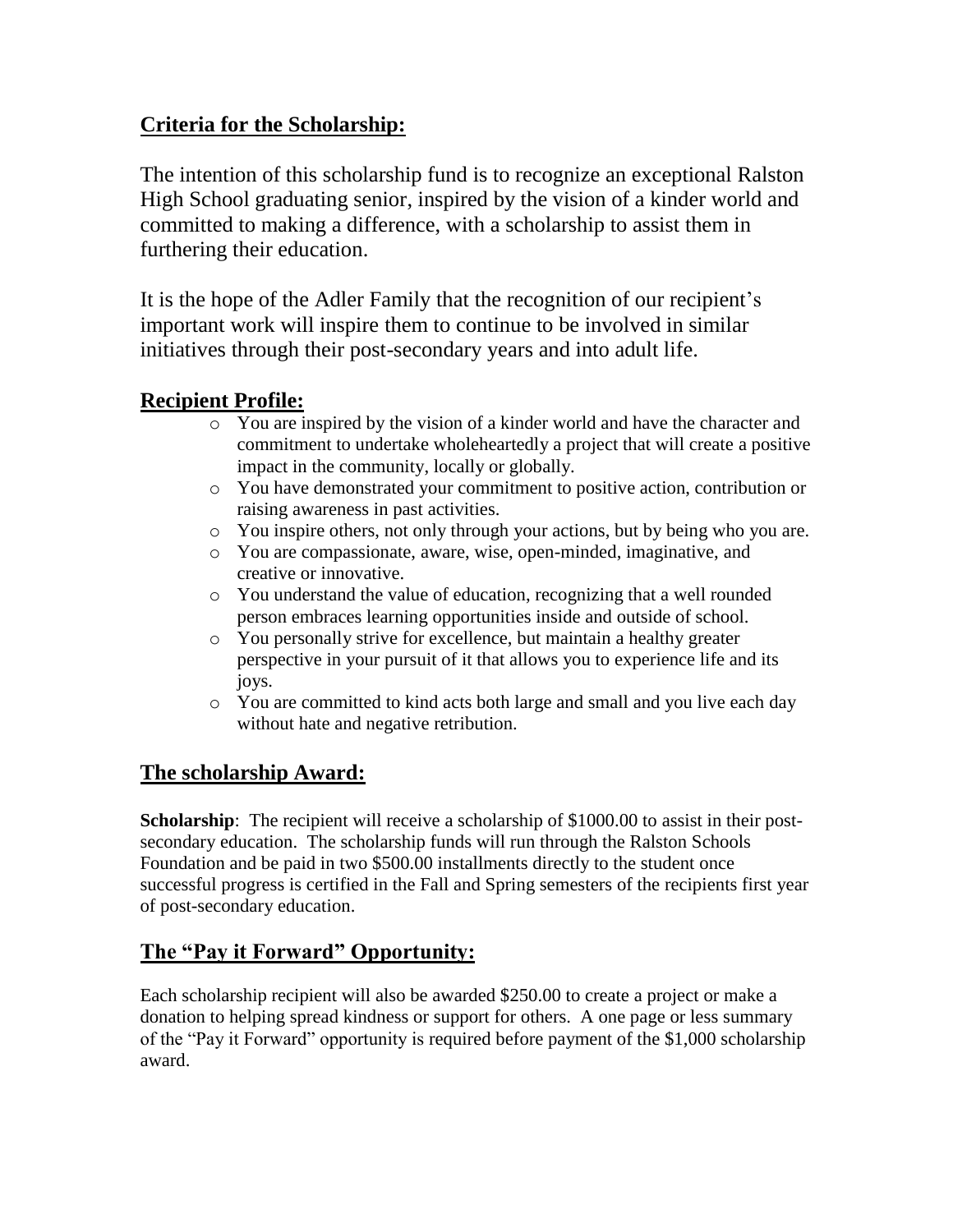# **Application Process and Deadlines:**

Applications should be post marked on or before March  $31<sup>st</sup>$  of each year

### **Required Application Documents**

- Completed Application Form
- Resume
- Ralston High School Transcript
- Pay It Forward Kindness Initiative Proposal (One page or less)
- Personal Statement (One page or less)
- Two letters of Support in sealed envelopes (Have the letters reference how you have spread or encouraged kindness)

Send completed applications to: Counseling Office Ralston High School 8969 Park Drive Ralston, NE 68127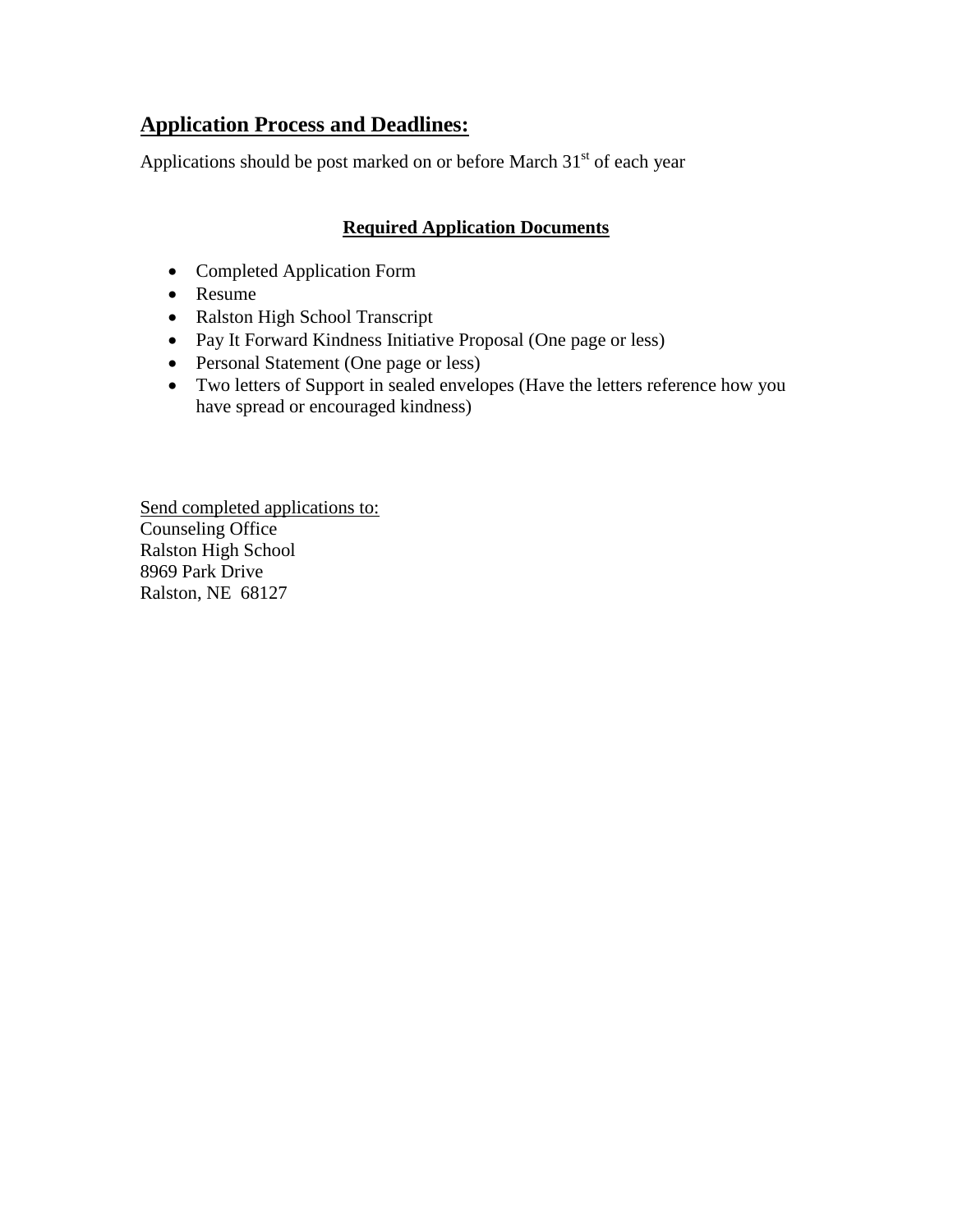

## **The Reid Adler Memorial Kindness Scholarship**

## **APPLICATION**

#### **A. General Information**

Please read the following instructions, print, and complete the application. The information requested should be typed or printed legibly. DEADLINE: Applications must be postmarked no later than midnight March 31st of each year. Applications submitted after this date will not be considered. This Scholarship is only available to students graduating from Ralston High School

| Date:                 | <u> 1989 - Johann Stoff, deutscher Stoffen und der Stoffen und der Stoffen und der Stoffen und der Stoffen und der </u> |                                                                                                                                                                                                                                      |  |
|-----------------------|-------------------------------------------------------------------------------------------------------------------------|--------------------------------------------------------------------------------------------------------------------------------------------------------------------------------------------------------------------------------------|--|
| Name:                 |                                                                                                                         | $(First)$ $(Last)$                                                                                                                                                                                                                   |  |
| Post-                 |                                                                                                                         |                                                                                                                                                                                                                                      |  |
|                       |                                                                                                                         | Secondary <b>Contact Contact Contact Contact Contact Contact Contact Contact Contact Contact Contact Contact Contact Contact Contact Contact Contact Contact Contact Contact Contact Contact Contact Contact Contact Contact Con</b> |  |
| Plans or              |                                                                                                                         | <u> Alexandria de la contrada de la contrada de la contrada de la contrada de la contrada de la contrada de la c</u>                                                                                                                 |  |
| Institution           |                                                                                                                         |                                                                                                                                                                                                                                      |  |
| you Plan to<br>Attend |                                                                                                                         |                                                                                                                                                                                                                                      |  |
| Phone:                | Home.                                                                                                                   |                                                                                                                                                                                                                                      |  |
| Address:              |                                                                                                                         |                                                                                                                                                                                                                                      |  |
|                       |                                                                                                                         |                                                                                                                                                                                                                                      |  |
|                       | Zip Code                                                                                                                |                                                                                                                                                                                                                                      |  |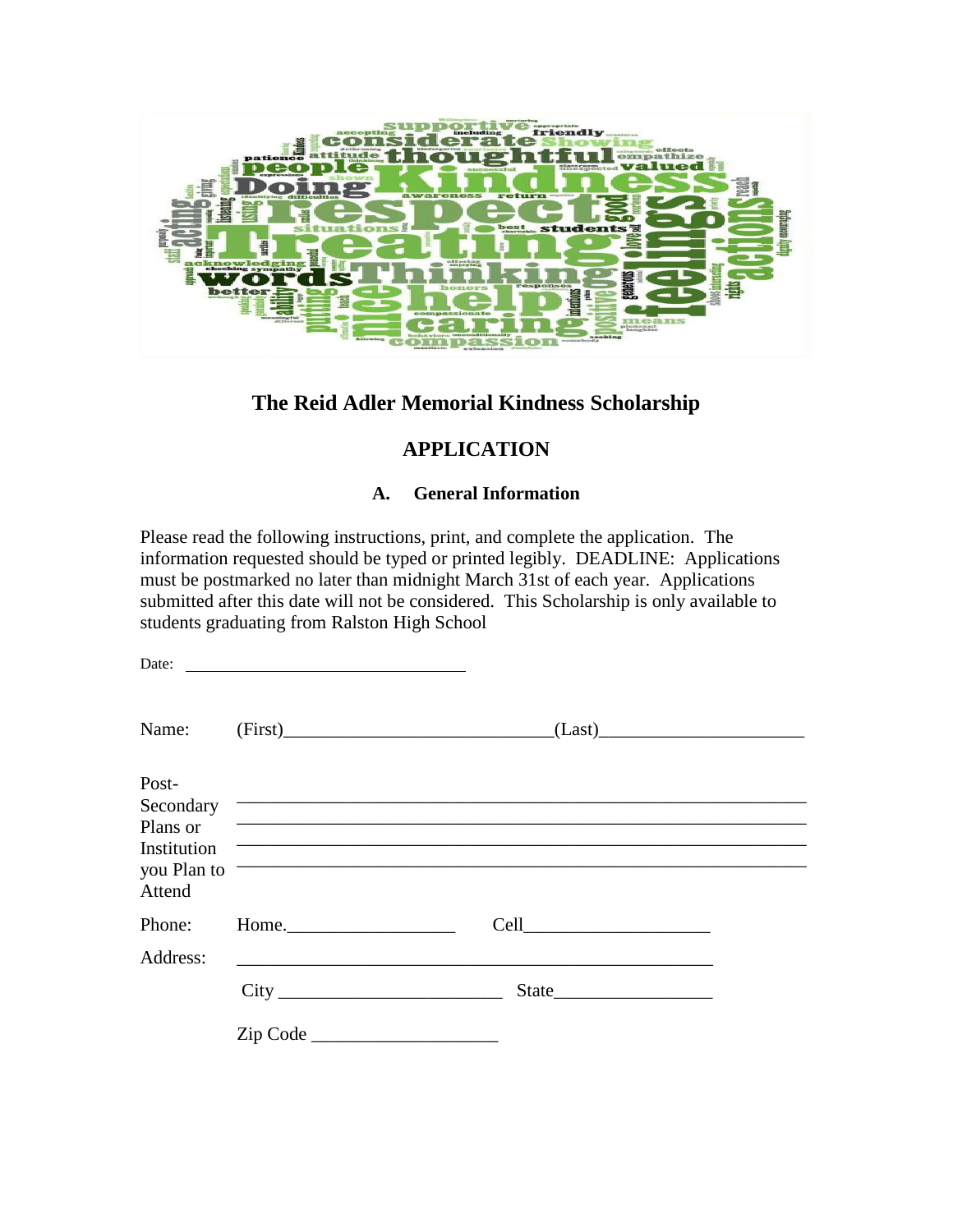#### **B. Proposed Pay it Forward Kindness Initiative**

**Please provide details about your proposed "Pay it Forward" kindness project. Include details about your project and how you hope that it will spread kindness to others or support a needed cause. Feel free to attach a separate document in place of writing below.**

**\_\_\_\_\_\_\_\_\_\_\_\_\_\_\_\_\_\_\_\_\_\_\_\_\_\_\_\_\_\_\_\_\_\_\_\_\_\_\_\_\_\_\_\_\_\_\_\_\_\_\_\_\_\_\_\_\_\_\_\_\_\_\_\_\_\_\_\_\_\_\_\_ \_\_\_\_\_\_\_\_\_\_\_\_\_\_\_\_\_\_\_\_\_\_\_\_\_\_\_\_\_\_\_\_\_\_\_\_\_\_\_\_\_\_\_\_\_\_\_\_\_\_\_\_\_\_\_\_\_\_\_\_\_\_\_\_\_\_\_\_\_\_\_\_ \_\_\_\_\_\_\_\_\_\_\_\_\_\_\_\_\_\_\_\_\_\_\_\_\_\_\_\_\_\_\_\_\_\_\_\_\_\_\_\_\_\_\_\_\_\_\_\_\_\_\_\_\_\_\_\_\_\_\_\_\_\_\_\_\_\_\_\_\_\_\_\_ \_\_\_\_\_\_\_\_\_\_\_\_\_\_\_\_\_\_\_\_\_\_\_\_\_\_\_\_\_\_\_\_\_\_\_\_\_\_\_\_\_\_\_\_\_\_\_\_\_\_\_\_\_\_\_\_\_\_\_\_\_\_\_\_\_\_\_\_\_\_\_\_ \_\_\_\_\_\_\_\_\_\_\_\_\_\_\_\_\_\_\_\_\_\_\_\_\_\_\_\_\_\_\_\_\_\_\_\_\_\_\_\_\_\_\_\_\_\_\_\_\_\_\_\_\_\_\_\_\_\_\_\_\_\_\_\_\_\_\_\_\_\_\_\_ \_\_\_\_\_\_\_\_\_\_\_\_\_\_\_\_\_\_\_\_\_\_\_\_\_\_\_\_\_\_\_\_\_\_\_\_\_\_\_\_\_\_\_\_\_\_\_\_\_\_\_\_\_\_\_\_\_\_\_\_\_\_\_\_\_\_\_\_\_\_\_\_**

**\_\_\_\_\_\_\_\_\_\_\_\_\_\_\_\_\_\_\_\_\_\_\_\_\_\_\_\_\_\_\_\_\_\_\_\_\_\_\_\_\_\_\_\_\_\_\_\_\_\_\_\_\_\_\_\_\_\_\_\_\_\_\_\_\_\_\_\_\_\_\_\_**

**\_\_\_\_\_\_\_\_\_\_\_\_\_\_\_\_\_\_\_\_\_\_\_\_\_\_\_\_\_\_\_\_\_\_\_\_\_\_\_\_\_\_\_\_\_\_\_\_\_\_\_\_\_\_\_\_\_\_\_\_\_\_\_\_\_\_\_\_\_\_\_\_ \_\_\_\_\_\_\_\_\_\_\_\_\_\_\_\_\_\_\_\_\_\_\_\_\_\_\_\_\_\_\_\_\_\_\_\_\_\_\_\_\_\_\_\_\_\_\_\_\_\_\_\_\_\_\_\_\_\_\_\_\_\_\_\_\_\_\_\_\_\_\_\_ \_\_\_\_\_\_\_\_\_\_\_\_\_\_\_\_\_\_\_\_\_\_\_\_\_\_\_\_\_\_\_\_\_\_\_\_\_\_\_\_\_\_\_\_\_\_\_\_\_\_\_\_\_\_\_\_\_\_\_\_\_\_\_\_\_\_\_\_\_\_\_\_**

**\_\_\_\_\_\_\_\_\_\_\_\_\_\_\_\_\_\_\_\_\_\_\_\_\_\_\_\_\_\_\_\_\_\_\_\_\_\_\_\_\_\_\_\_\_\_\_\_\_\_\_\_\_\_\_\_\_\_\_\_\_\_\_\_\_\_\_\_\_\_\_\_**

**\_\_\_\_\_\_\_\_\_\_\_\_\_\_\_\_\_\_\_\_\_\_\_\_\_\_\_\_\_\_\_\_\_\_\_\_\_\_\_\_\_\_\_\_\_\_\_\_\_\_\_\_\_\_\_\_\_\_\_\_\_\_\_\_\_\_\_\_\_\_\_\_**

**\_\_\_\_\_\_\_\_\_\_\_\_\_\_\_\_\_\_\_\_\_\_\_\_\_\_\_\_\_\_\_\_\_\_\_\_\_\_\_\_\_\_\_\_\_\_\_\_\_\_\_\_\_\_\_\_\_\_\_\_\_\_\_\_\_\_\_\_\_\_\_\_**

**\_\_\_\_\_\_\_\_\_\_\_\_\_\_\_\_\_\_\_\_\_\_\_\_\_\_\_\_\_\_\_\_\_\_\_\_\_\_\_\_\_\_\_\_\_\_\_\_\_\_\_\_\_\_\_\_\_\_\_\_\_\_\_\_\_\_\_\_\_\_\_\_**

### **C. Community/Project Involvement**

**\_\_\_\_\_\_\_\_\_\_\_\_\_\_\_\_\_\_\_\_\_\_\_\_\_\_\_\_\_\_\_\_\_\_\_\_\_\_\_\_\_\_\_\_\_\_\_\_\_\_\_\_\_\_\_\_\_\_\_\_\_\_\_\_\_\_\_\_\_\_\_\_**

List any projects you have been involved with that will demonstrate your commitment to kindness and compassion.

| Date | Initiative | <b>Nature of Work</b> |
|------|------------|-----------------------|
|      |            |                       |
|      |            |                       |
|      |            |                       |
|      |            |                       |
|      |            |                       |
|      |            |                       |
|      |            |                       |

#### **D. Personal Statement**

Please write a concise statement (One page or less) using the following prompt: Based upon the criteria outlined for this scholarship, how have you given back or spread kindness at Ralston High School or within the Ralston Community?